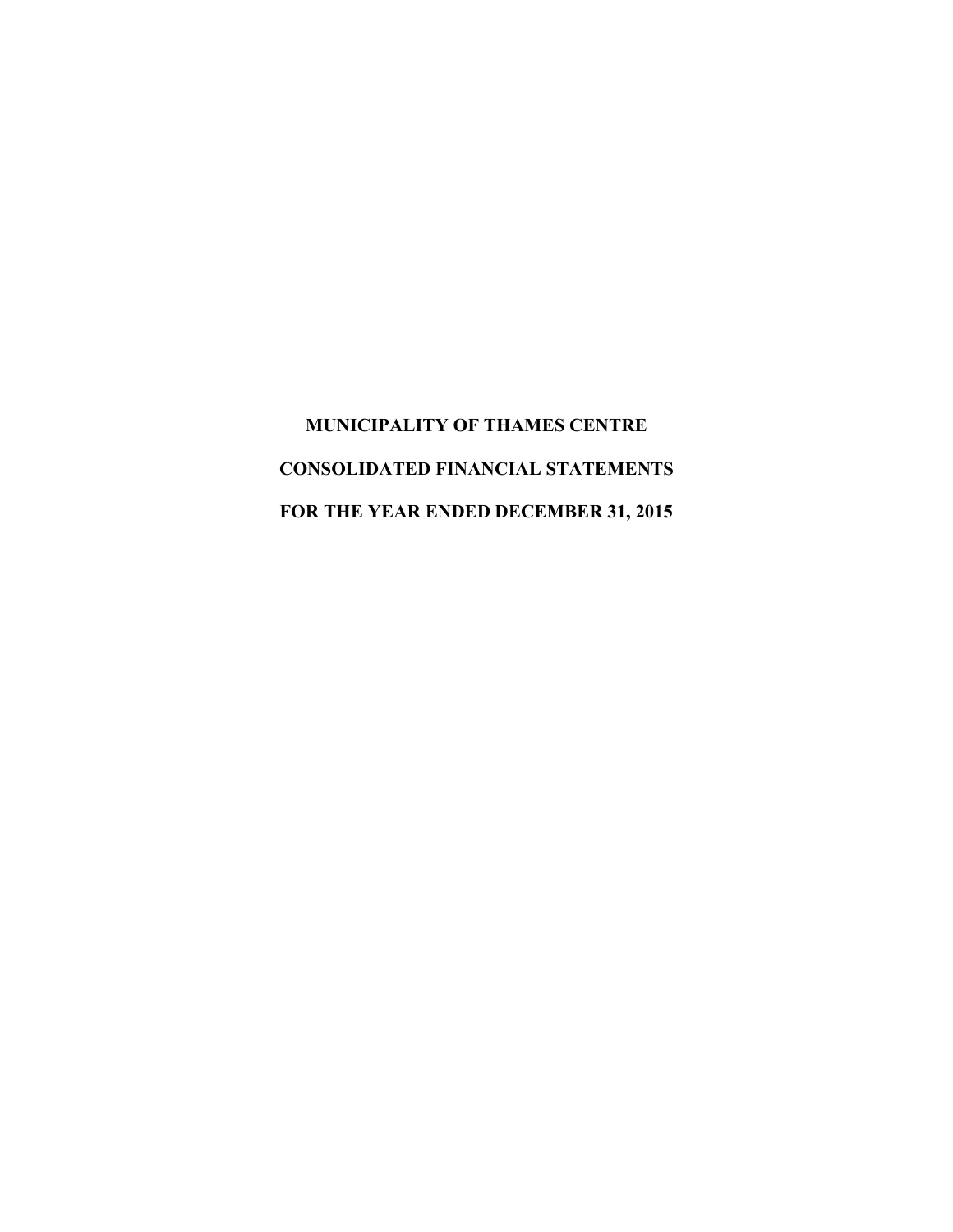# **MUNICIPALITY OF THAMES CENTRE CONSOLIDATED FINANCIAL STATEMENTS FOR THE YEAR ENDED DECEMBER 31, 2015**

| $-1-$             | Independent Auditor's Report                                  |
|-------------------|---------------------------------------------------------------|
| $-2-$             | Consolidated Statement of Financial Position                  |
| $-3-$             | Consolidated Statement of Operations and Accumulated Surplus  |
| $-4-$             | <b>Consolidated Statement of Cash Flows</b>                   |
| $-5-$             | Consolidated Statement of Changes in Net Financial Assets     |
| $-6$ - to $-13$ - | Notes to Consolidated Financial Statements                    |
| $-14-$            | Schedule 1 - Consolidated Schedule of Tangible Capital Assets |
| $-15-$            | Schedule 2 - Consolidated Schedule of Segmented Information   |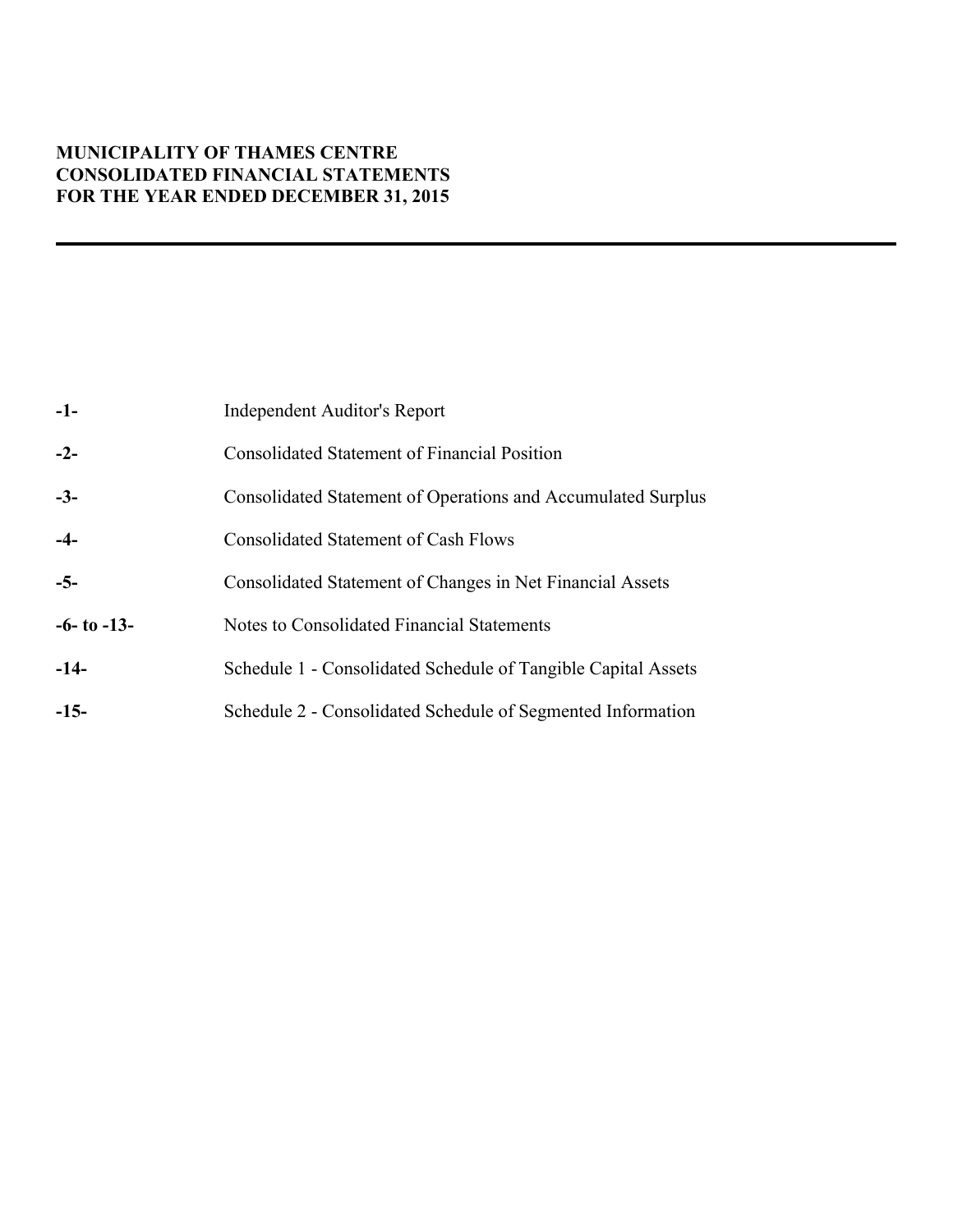## **To the Members of Council, Inhabitants and Ratepayers of the Municipality of Thames Centre:**

I have audited the accompanying Consolidated Financial Statements of the Municipality of Thames Centre, which comprise the Consolidated Statement of Financial Position as at December 31, 2015 and the Consolidated Statements of Operations and Accumulated Surplus, Cash Flows, and Changes in Net Financial Assets for the year then ended, and a summary of significant accounting policies and other explanatory information.

## **Management's Responsibility for the Financial Statements**

Management is responsible for the preparation and fair presentation of these consolidated financial statements in accordance with Canadian public sector accounting standards, and for such internal control as management determines is necessary to enable the preparation of financial statements that are free from material misstatement, whether due to fraud or error.

## **Auditor's Responsibility**

My responsibility is to express an opinion on these consolidated financial statements based on my audit. I conducted my audit in accordance with Canadian generally accepted auditing standards. Those standards require that I comply with ethical requirements and plan and perform the audit to obtain reasonable assurance about whether the financial statements are free from material misstatement.

An audit involves performing procedures to obtain audit evidence about the amounts and disclosures in the financial statements. The procedures selected depend on the auditor's judgment, including the assessment of the risks of material misstatement of the financial statements, whether due to fraud or error. In making those risk assessments, the auditor considers internal control relevant to the entity's preparation and fair presentation of the financial statements in order to design audit procedures that are appropriate in the circumstances, but not for the purpose of expressing an opinion on the effectiveness of the entity's internal control. An audit also includes evaluating the appropriateness of accounting policies used and the reasonableness of accounting estimates made by management, as well as evaluating overall presentation of the financial statements.

I believe that the audit evidence I have obtained is sufficient and appropriate to provide a basis for my audit opinion.

## **Opinion**

In my opinion, the consolidated financial statements present fairly, in all material respects, the financial position of the Municipality of Thames Centre as at December 31, 2015 and its financial performance and its changes in cash flows and net financial assets for the year then ended in accordance with Canadian public sector accounting standards.

**December 12, 2016**

**London, Canada LICENSED PUBLIC ACCOUNTANT**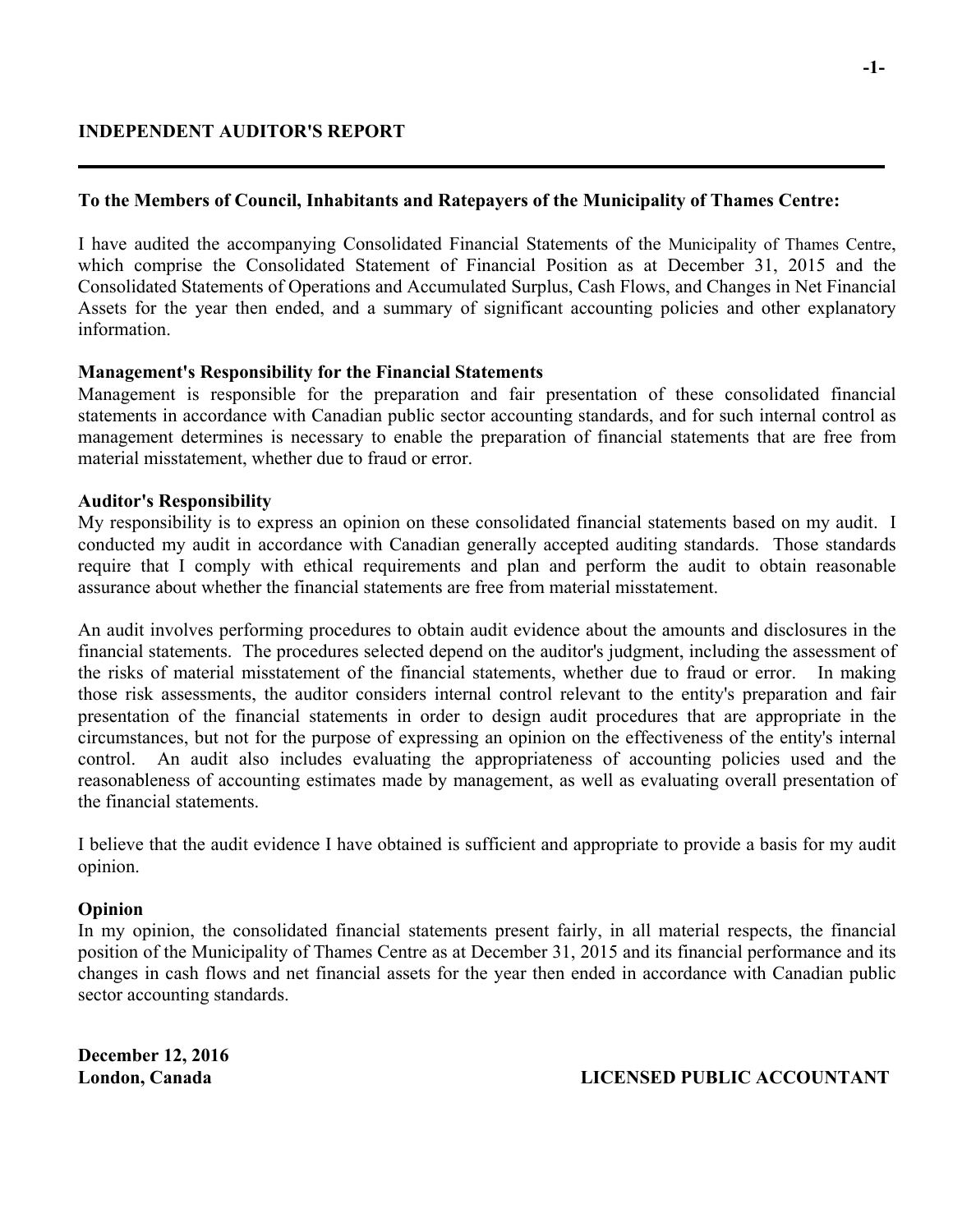# **MUNICIPALITY OF THAMES CENTRE CONSOLIDATED STATEMENT OF FINANCIAL POSITION AS AT DECEMBER 31, 2015**

|                                                               | 2015                  | 2014                      |
|---------------------------------------------------------------|-----------------------|---------------------------|
| <b>FINANCIAL ASSETS</b>                                       |                       |                           |
| Cash                                                          | <b>S</b><br>5,391,831 | $\mathbb{S}$<br>4,544,808 |
| Taxes receivable                                              | 1,288,824             | 1,533,927                 |
| Accounts receivable                                           | 4,387,547             | 4,836,709                 |
|                                                               | 11,068,202            | 10,915,444                |
| <b>LIABILITIES</b>                                            |                       |                           |
| Accounts payable and accrued liabilities                      | 1,852,320             | 2,816,848                 |
| Deferred revenue - obligatory reserve funds (notes 1.g and 6) | 1,682,097             | 574,200                   |
| Net long-term liabilities (note 7)                            | 4,295,104             | 4,459,956                 |
| Landfill closure and post-closure liability (notes 1.k and 8) | 2,050,794             | 2,000,794                 |
|                                                               | 9,880,315             | 9,851,798                 |
| <b>NET FINANCIAL ASSETS</b>                                   | 1,187,887             | 1,063,646                 |
| <b>NON-FINANCIAL ASSETS</b>                                   |                       |                           |
| Tangible capital assets (schedule 1) (note 15)                | 105,264,918           | 96,836,053                |
| Capital work in progress                                      | 2,114,214             | 5,808,367                 |
| Prepaid supplies                                              | 55,788                | 92,337                    |
|                                                               | 107,434,920           | 102,736,757               |
| <b>ACCUMULATED SURPLUS (note 9)</b>                           | \$108,622,807         | \$103,800,403             |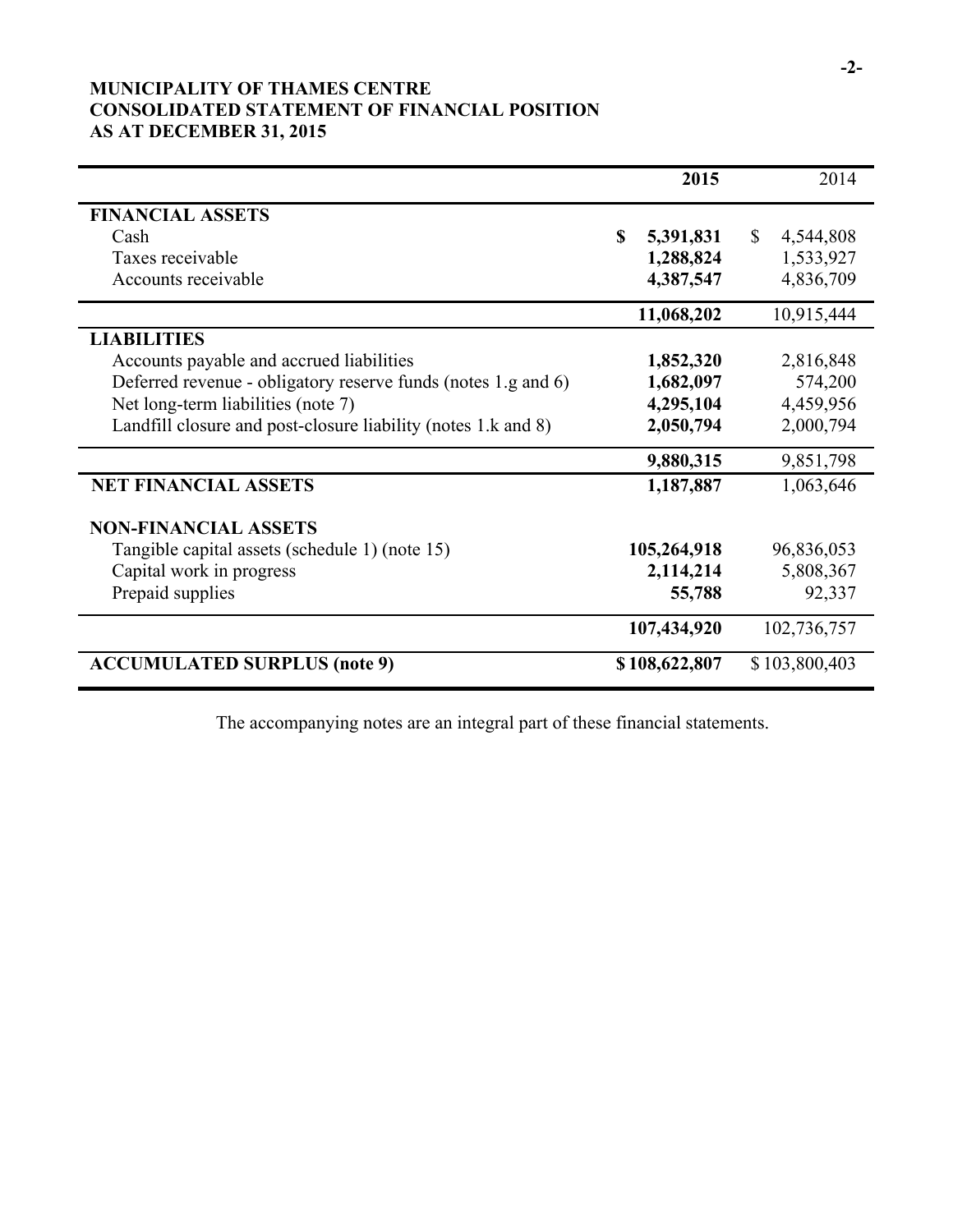# **MUNICIPALITY OF THAMES CENTRE CONSOLIDATED STATEMENT OF OPERATIONS AND ACCUMULATED SURPLUS FOR THE YEAR ENDED DECEMBER 31, 2015**

|                                                      |             | <b>Budget</b> | <b>Actual</b>   |               | Actual        |
|------------------------------------------------------|-------------|---------------|-----------------|---------------|---------------|
|                                                      |             | 2015          | 2015            |               | 2014          |
|                                                      |             |               |                 |               |               |
| <b>REVENUE</b>                                       |             |               |                 |               |               |
| Property taxation                                    | $\mathbf S$ | 8,336,117     | \$<br>8,272,982 | $\mathcal{S}$ | 7,827,243     |
| User charges, rents and leases                       |             | 3,899,207     | 3,707,643       |               | 4,866,879     |
| Government grants                                    |             | 1,224,829     | 1,217,534       |               | 1,483,163     |
| Investment income                                    |             | 118,534       | 54,041          |               | 126,855       |
| Penalty and interest on taxes                        |             | 216,000       | 221,230         |               | 214,771       |
| Other revenue                                        |             | 28,000        | 43,311          |               | 113,973       |
|                                                      |             |               |                 |               |               |
|                                                      |             | 13,822,687    | 13,516,741      |               | 14,632,884    |
| <b>EXPENDITURES</b>                                  |             |               |                 |               |               |
| General government                                   |             | 1,303,869     | 1,341,982       |               | 1,385,407     |
| Protection to persons and property                   |             | 2,924,265     | 2,862,089       |               | 2,957,437     |
| Transportation services                              |             | 3,023,166     | 4,281,274       |               | 5,083,367     |
| <b>Environmental services</b>                        |             | 2,473,616     | 3,041,918       |               | 2,837,660     |
| Health services                                      |             | 90,770        | 90,656          |               | 65,035        |
| Recreation and cultural development                  |             | 2,152,077     | 2,663,251       |               | 2,563,268     |
| Planning and development                             |             | 358,939       | 425,137         |               | 376,189       |
|                                                      |             | 12,326,702    | 14,706,307      |               | 15,268,363    |
| <b>EXCESS OF REVENUE OVER EXPENDITURES</b>           |             |               |                 |               |               |
| (EXPENDITURES OVER REVENUE)                          |             |               |                 |               |               |
| <b>BEFORE OTHER</b>                                  |             | 1,495,985     | (1, 189, 566)   |               | (635, 479)    |
|                                                      |             |               |                 |               |               |
| <b>OTHER</b>                                         |             |               |                 |               |               |
| Government transfers related to capital              |             | 81,099        | 484,231         |               | 904,492       |
| Gain (loss) on disposal of capital assets            |             |               | 303,625         |               | 51,634        |
| Increase in landfill post closure liability (note 8) |             | (50,000)      | (50,000)        |               | (50,000)      |
| Developer and other contributions related to capital |             | 1,450,246     | 5,274,114       |               | 1,840,191     |
|                                                      |             |               |                 |               |               |
|                                                      |             | 1,481,345     | 6,011,970       |               | 2,746,317     |
| <b>EXCESS OF REVENUE OVER EXPENDITURES</b>           |             | 2,977,330     | 4,822,404       |               | 2,110,838     |
|                                                      |             |               |                 |               |               |
| <b>ACCUMULATED SURPLUS,</b>                          |             |               |                 |               |               |
| <b>BEGINNING OF YEAR (note 15)</b>                   |             | 103,800,403   | 103,800,403     |               | 101,689,565   |
| <b>ACCUMULATED SURPLUS, END OF YEAR</b>              |             | \$106,777,733 | \$108,622,807   |               | \$103,800,403 |
|                                                      |             |               |                 |               |               |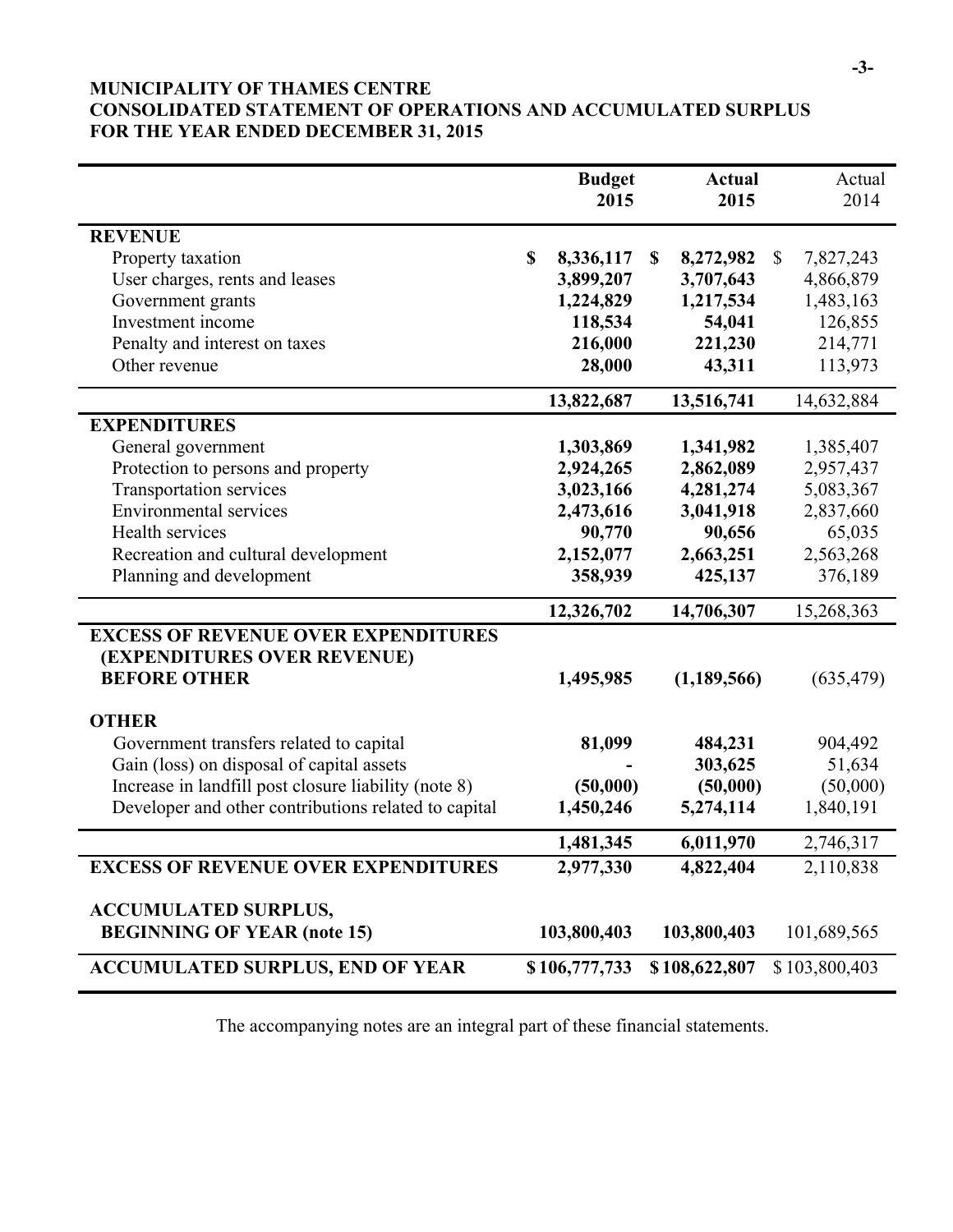# **MUNICIPALITY OF THAMES CENTRE CONSOLIDATED STATEMENT OF CASH FLOWS FOR THE YEAR ENDED DECEMBER 31, 2015**

|                                                                                          | 2015                       | 2014                      |
|------------------------------------------------------------------------------------------|----------------------------|---------------------------|
| NET INFLOW (OUTFLOW) OF CASH RELATED TO<br>THE FOLLOWING ACTIVITIES:<br><b>OPERATING</b> |                            |                           |
| Excess revenue over expenditures (page 3)                                                | <b>S</b><br>4,822,404      | 2,110,838<br>$\mathbb{S}$ |
| Non-cash charges to operations                                                           |                            |                           |
| Amortization                                                                             | 2,851,088                  | 3,455,825                 |
| Net disposal of tangible capital assets                                                  | 237,326                    |                           |
| Net change in working capital other than cash $(A)$                                      | 887,634                    | (2,899,551)               |
|                                                                                          | 8,798,452                  | 2,667,112                 |
| <b>INVESTING</b>                                                                         |                            |                           |
| Acquisition of tangible capital assets                                                   | (11,517,279)               | (1,754,325)               |
| Decrease (increase) in capital work in progress                                          | 3,694,153                  | (2,554,403)               |
| Decrease (increase) in prepaid supplies                                                  | 36,549                     | (43, 838)                 |
|                                                                                          | (7,786,577)                | (4,352,566)               |
| <b>FINANCING</b>                                                                         |                            |                           |
| Net change in long-term debt                                                             | (164, 852)                 | (334, 149)                |
| Net change in cash and cash equivalents during the year                                  | 847,023                    | (2,019,603)               |
| Cash and cash equivalents, beginning of year                                             | 4,544,808                  | 6,564,411                 |
| CASH AND CASH EQUIVALENTS, END OF YEAR                                                   | <sup>\$</sup><br>5,391,831 | $\mathbb{S}$<br>4,544,808 |

(A) Net change in working capital other than cash includes the net change in taxes receivable, accounts receivable, accounts payable and accrued liabilities, deferred revenue and landfill closure costs.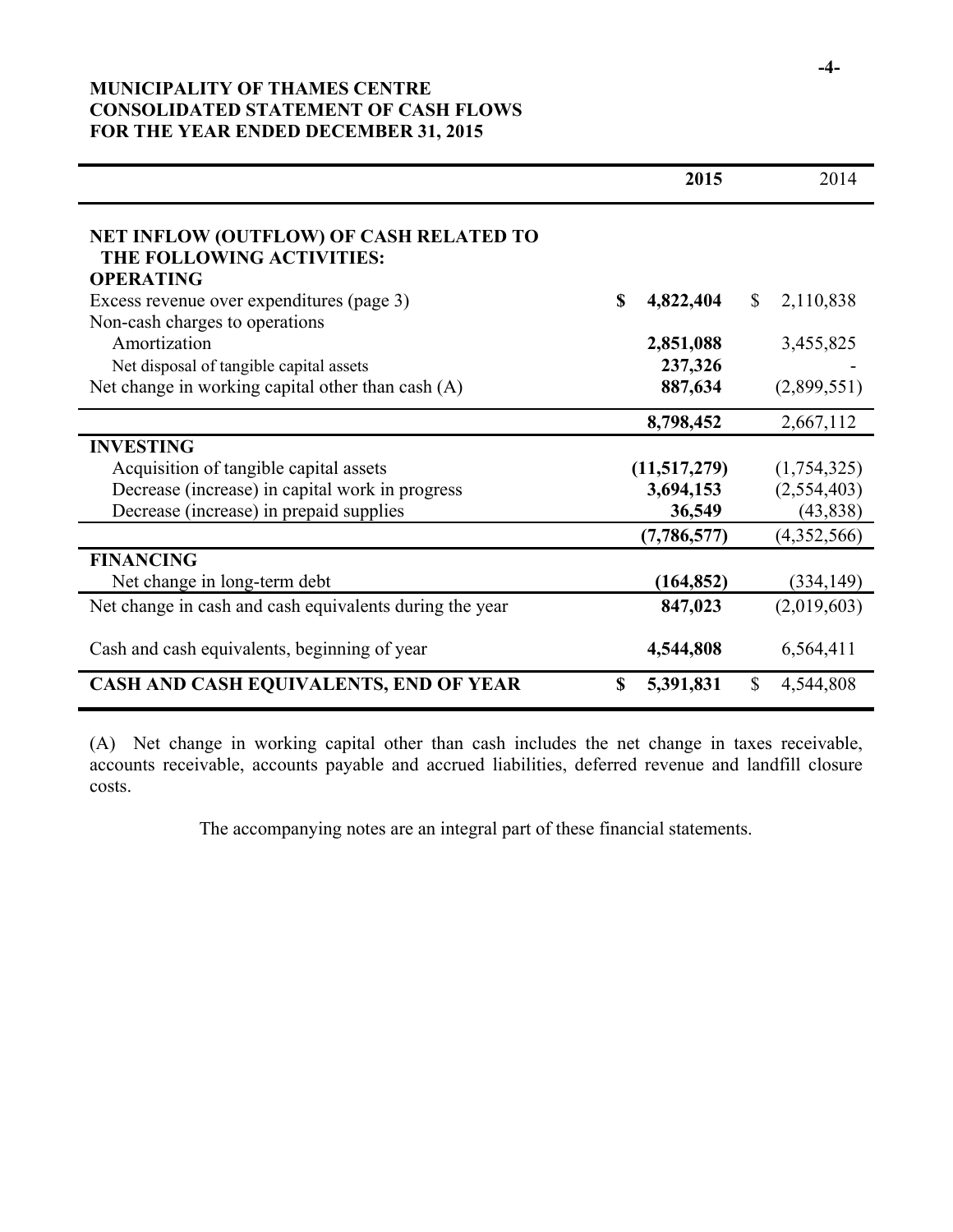# **MUNICIPALITY OF THAMES CENTRE CONSOLIDATED STATEMENT OF CHANGES IN NET FINANCIAL ASSETS FOR THE YEAR ENDED DECEMBER 31, 2015**

|                                                       | 2015            | 2014            |
|-------------------------------------------------------|-----------------|-----------------|
| Excess of revenue over expenditures (page 3)          | 4,822,404<br>\$ | 2,110,838<br>S. |
| Acquisition of tangible capital assets                | (11,517,279)    | (1,754,325)     |
| Amortization of tangible capital assets               | 2,851,088       | 3,455,825       |
| Change in prepaid supplies                            | 36,549          | (43, 838)       |
| Investment in capital works in progress               | 3,694,153       | (2,554,403)     |
| Net disposal of tangible capital assets               | 237,326         |                 |
| Increase (decrease) in net financial assets           | 124,241         | 1,214,097       |
| Net financial assets (liabilities), beginning of year | 1,063,646       | (150, 451)      |
| <b>NET FINANCIAL ASSETS, END OF YEAR</b>              | 1,187,887<br>\$ | \$<br>1,063,646 |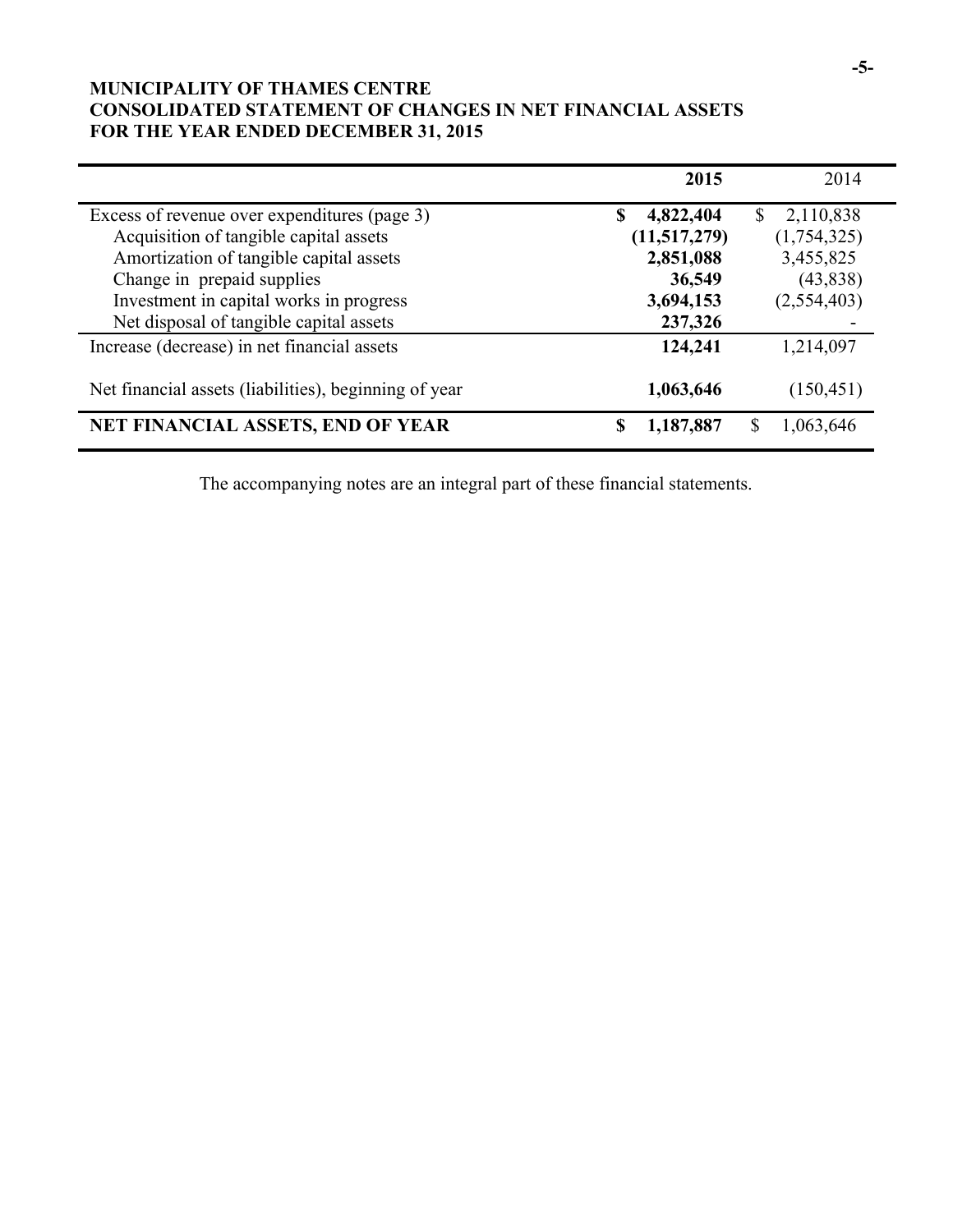## **MUNICIPALITY OF THAMES CENTRE NOTES TO THE CONSOLIDATED FINANCIAL STATEMENTS FOR THE YEAR ENDED DECEMBER 31, 2015**

The Corporation of the Municipality of Thames Centre (the "Municipality") is a lower tier municipality in the County of Middlesex in the Province of Ontario, Canada. It conducts its operations guided by the provisions of provincial statutes such as the Municipal Act, Municipal Affairs Act and related legislation.

## **1. Significant accounting policies**

The consolidated financial statements of the Corporation of the Municipality of Thames Centre are prepared by management in accordance with Canadian public sector accounting standards. Significant aspects of the accounting policies adopted by the Municipality are as follows:

## **a. Basis of consolidation**

These consolidated financial statements reflect the assets, liabilities, operating revenue and expenditures and accumulated surpluses and changes in investment in tangible capital assets of the Municipality. The reporting entity is comprised of all organizations, committees and local boards accountable for the administration of their financial affairs and resources to the Municipality and which are owned or controlled by the Municipality. Inter-departmental and inter-organizational transactions and balances between these organizations are eliminated.

These consolidated financial statements include the Dorchester Union Cemetery.

## **b. Accrual accounting**

The accrual basis of accounting recognizes revenue as they become available and measurable; expenditures are recognized as they are incurred and measurable as a result of receipt of goods or services and the creation of a legal obligation to pay.

### **c. Accounting for County and School Board transactions**

The Municipality is required to bill, collect and remit provincial education and upper tier taxation in respect of residential and other properties on behalf of the school boards and upper tier. The Township has no jurisdiction or control over the school board or upper tier's operations or their tax rate. The taxation, other revenue, expenditures, assets and liabilities with respect to the operations of the school boards, and the County of Middlesex are not reflected in these consolidated financial statements.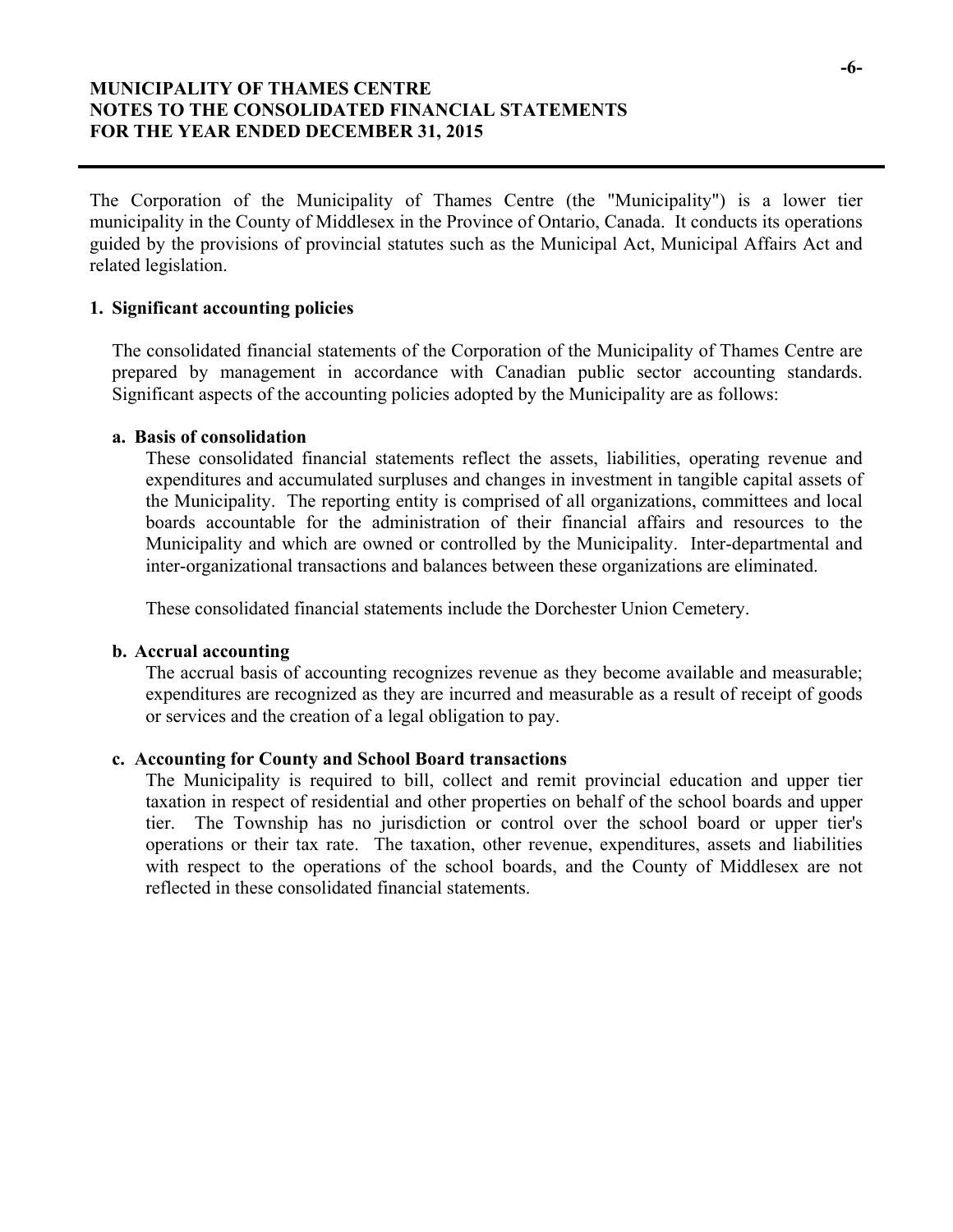### **1. Significant accounting policies continued**

### **d. Trust funds**

Trust funds and their related operations administered by the Municipality are not consolidated, but are reported separately on the Trust Fund Statements of Operations and Financial Position.

### **e. Non-financial assets**

Non-financial assets are not available to discharge existing liabilities and are held for use in the provision of services. They have useful lives extending beyond the current year and are not intended for sale in the ordinary course of operations. The change in non-financial assets during the year, together with the excess of revenue over expenditures, provides the consolidated change in financial assets for the year.

The Municipality non-financial assets consist of tangible capital assets. Tangible capital assets are recorded at cost which includes all amounts that are directly attributable to acquisition, construction, development or betterment of the asset. The cost, less residual value, of the tangible capital assets is amortized on a straight-line basis over their estimated useful lives as follows:

| Land improvements                          | 15 years        |
|--------------------------------------------|-----------------|
| <b>Buildings</b>                           | 10 to 100 years |
| Vehicles and machinery                     | 5 to 20 years   |
| Equipment and furniture                    | 4 to 20 years   |
| Environmental infrastructure               | 84 to 110 years |
| Transportation and drainage infrastructure | 5 to 100 years  |

Tangible capital assets received as contributions are recorded at their fair value at the date of the receipt. The fair value is also recorded as contributed revenue. During 2015, the Municipality reviewed its transportation infrastructure amortization rates and adjusted them per note 15.

### **f. Revenue recognition**

Government grants and transfers are recognized in the consolidated financial statements as revenue in the period in which events giving rise to the transfer occur, providing the transfers are authorized, any eligibility criteria have been met, and reasonable estimates of the amounts can be determined.

### **g. Deferred revenue**

Government transfers, contributions and other amounts are received from third parties pursuant to legislation, regulation or agreement and may only be used in the conduct of certain programs, in the completion of specific work or for the purchase of tangible capital assets. In addition, certain user charges and fees are collected for which the related services have yet to be performed. Revenue is recognized in the period when the related expenditures are incurred, services performed or the tangible capital assets are acquired.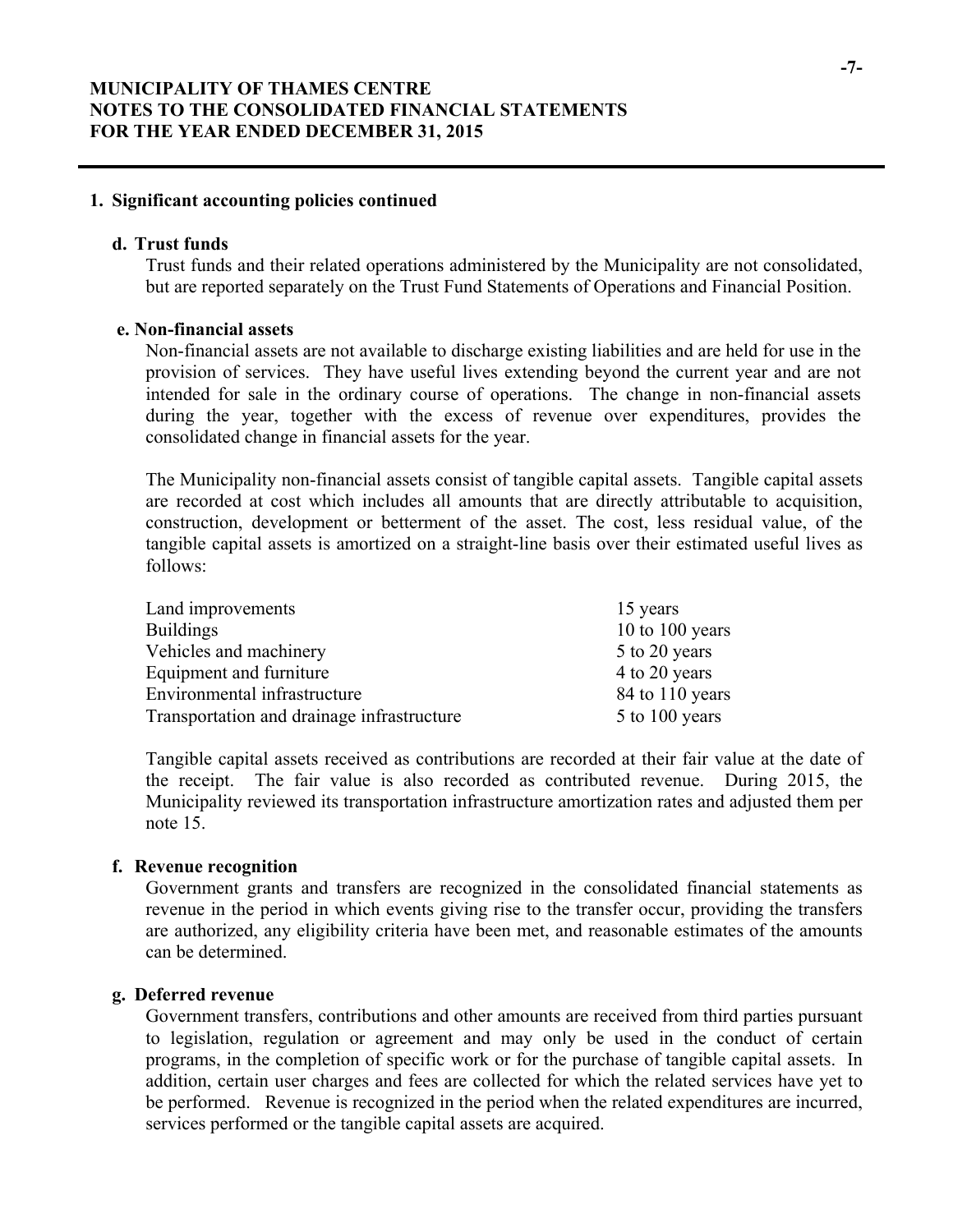### **1. Significant accounting policies continued**

### **h. Use of estimates**

The preparation of financial statements in conformity with Canadian public sector accounting standards requires management to make estimates and assumptions that affect the reported amounts of assets, liabilities, disclosure of contingent assets and liabilities at the date of the financial statements and the reported amounts of revenue and expenditures during the period. Such estimates are periodically reviewed and any adjustments necessary are reported in earnings in the period in which they become known. Actual results could differ from these estimates.

### **i. Leases**

Leases are classified as capital or operating leases. Leases which transfer substantially all of the benefits and risks incidental to ownership of property are accounted for as capital leases. All other leases are accounted for as operating leases and the related lease payments are charged to expense as incurred.

#### **j. Financial instruments**

Financial instruments of the Municipality consist mainly of cash, short-term investments, accounts receivable and taxes receivable. The carrying values of these financial assets approximate their fair values unless otherwise disclosed.

#### **k.Landfill closure and post-closure liability**

In accordance with the requirements of Public Sector Accounting Standard 3270, the Municipality accrues landfill closure and post-closure care requirements that have been defined in accordance with industry standards and include final covering and landscaping of the landfill, pumping of ground water and leachates from the site, and ongoing environmental monitoring, site inspection and maintenance. The reported liability is based on estimates and assumptions using the best information available to management.

Future events may result in significant changes to the estimated total expenditures, capacity used or total capacity and the estimated liability, and would be recognized prospectively, as a change in estimate, when applicable.

### **2. Tax revenue**

Property tax billings are prepared by the Municipality based on an assessment roll prepared by the Ontario Property Assessment Corporation. All assessed property values in the Municipality were reviewed and new values established based on a common valuation date which was used by the the Municipality in computing the 2015 property tax bills. Property tax revenue and tax receivables are subject to appeals which may not have been heard yet. Any supplementary billing adjustments made necessary by the determination of such appeals will be recognized in the fiscal year they are determined and the effect shared with the County of Middlesex and the appropriate school boards.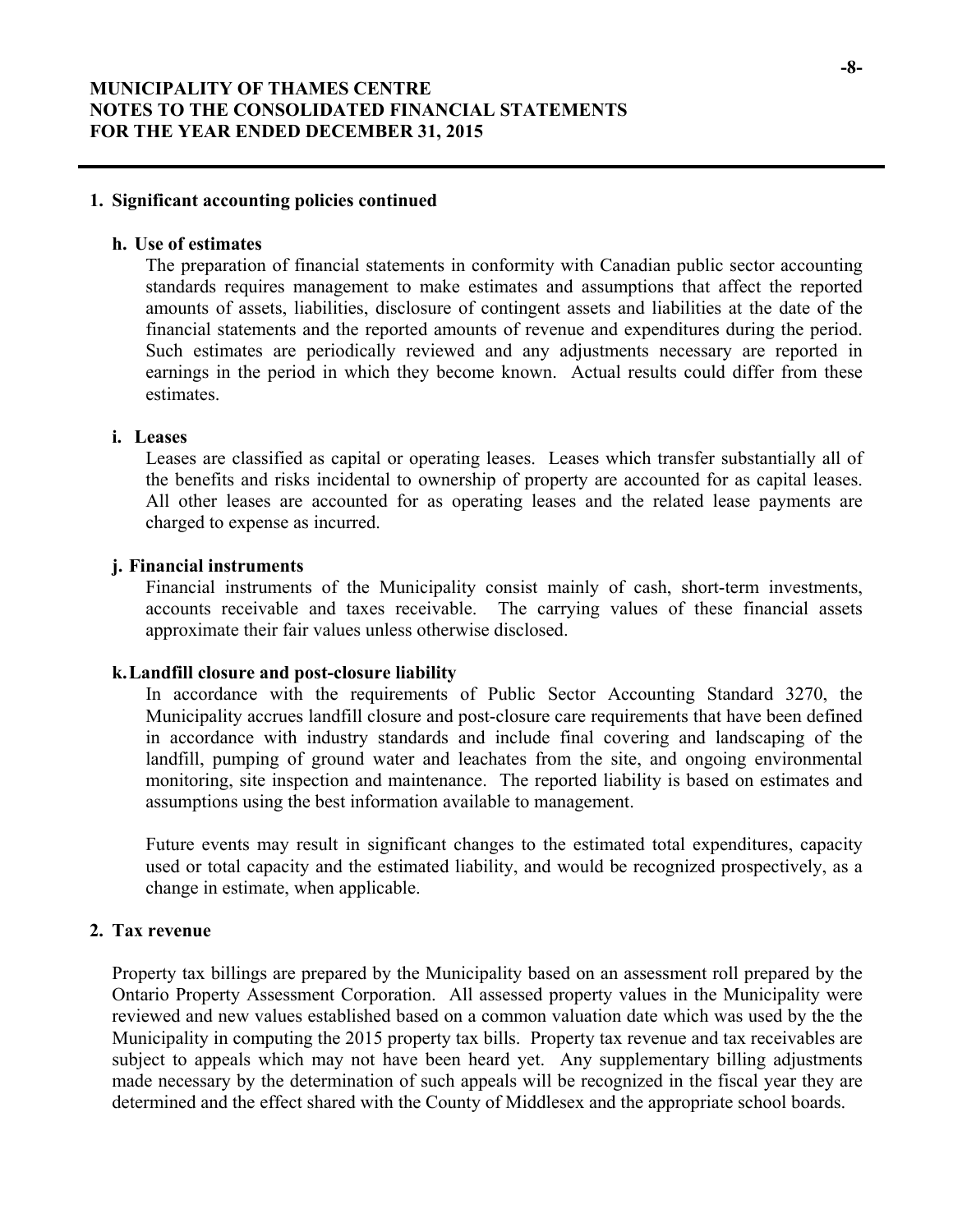## **3. Trust funds**

Trust funds administered by the Municipality amounting to \$438,527 (2014 - \$422,395) have not been included in the these consolidated financial statements.

## **4. Operations of School Boards and the County of Middlesex**

Further to note 1a, the taxation revenue of the School Boards and the County of Middlesex are comprised of the following:

|                           | <b>School</b><br><b>Boards</b> | County |
|---------------------------|--------------------------------|--------|
| Taxation and user charges | $$5,477,976$ $$7,038,482$      |        |
| Requisitions              | $$5,477,976$ $$7,038,482$      |        |

## **5. Pension agreements**

The Municipality makes contributions to the Ontario Municipal Employees Retirement Fund (OMERS), which is a multi-employer plan, on behalf of members of its staff. The plan is a defined benefit plan which specifies the amount of the retirement benefit to be received by the employees based on the length of services and rates of pay.

The amount contributed to OMERS for 2015 was \$239,261 (2014 - \$241,133) for current service and is included as an expenditure on the Consolidated Statement of Operations.

## **6. Deferred revenue - obligatory reserve funds**

A requirement of the Canadian public sector accounting standards, is that obligatory reserve funds be reported as deferred revenue. This requirement is in place as provincial legislation restricts how these funds may be used and under certain circumstances these funds may possibly be refunded. The balances in the obligatory reserve funds of the Municipality are summarized as follows:

|                      | 2015            | 2014        |
|----------------------|-----------------|-------------|
| Development charges  | \$<br>(58, 786) | (1,053,132) |
| Federal gas tax      | 511,230         | 412,077     |
| Grants - Provincial  | 234,874         | 322,724     |
| Grants - other       | 247,600         | 372,323     |
| Prepaid user charges | 747,179         | 520,208     |
|                      | 1,682,097       | 574,200     |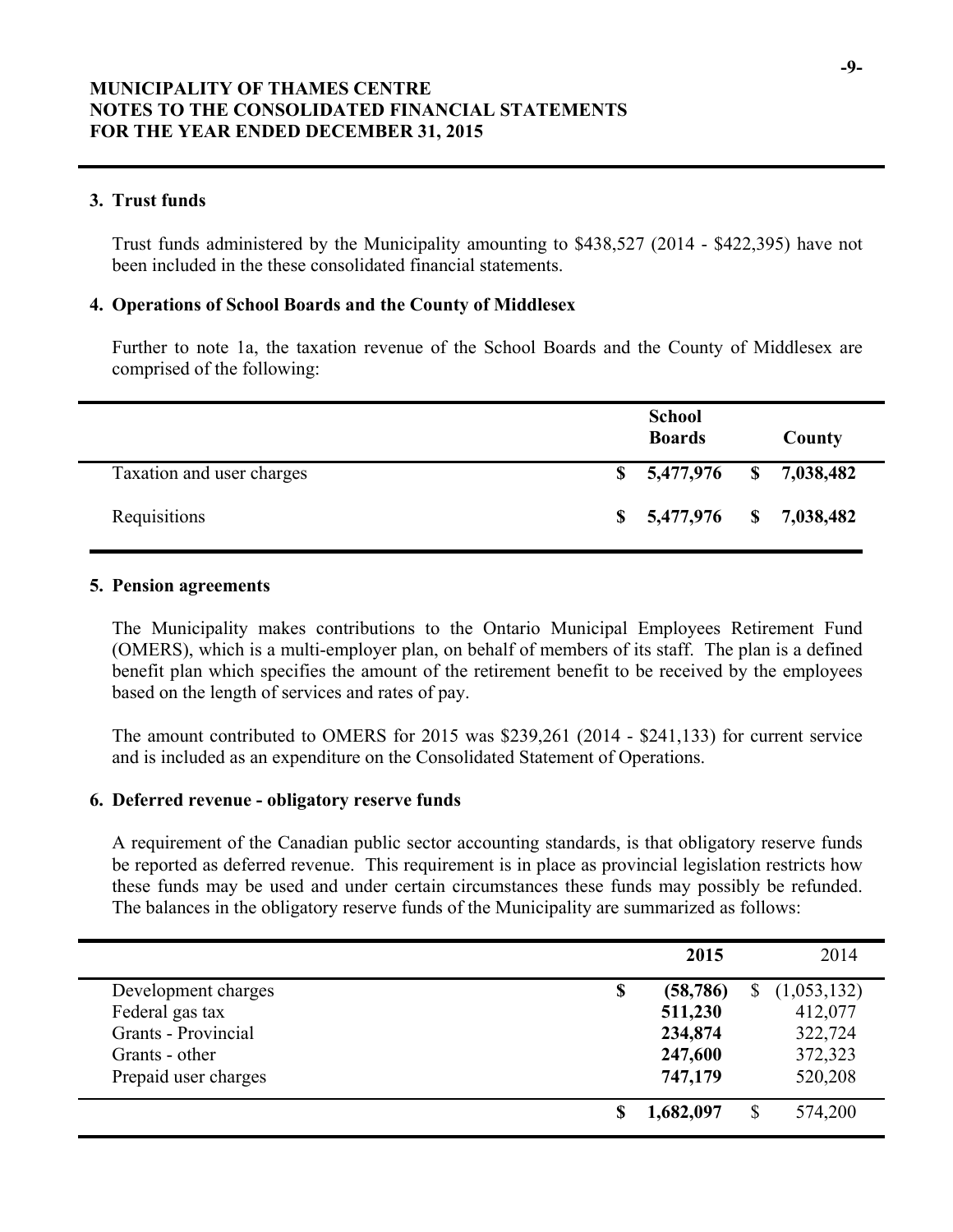# **MUNICIPALITY OF THAMES CENTRE NOTES TO THE CONSOLIDATED FINANCIAL STATEMENTS FOR THE YEAR ENDED DECEMBER 31, 2015**

# **7. Long-term liabilities**

|                                                               | 2015            |              | 2014      |  |
|---------------------------------------------------------------|-----------------|--------------|-----------|--|
| a. The balance of long-term liabilities                       |                 |              |           |  |
| reported on the Consolidated Statement of                     |                 |              |           |  |
| Financial Position is made up of the following:               |                 |              |           |  |
| Tile drainage loans bearing interest at a rate of 8%,         |                 |              |           |  |
| responsibility for payment of principal and interest charges  |                 |              |           |  |
| has been assumed by individuals                               | \$<br>10,474    | \$           | 14,303    |  |
| Debentures payable, maturing on September 17 in the years     |                 |              |           |  |
| 2017 through 2027 bearing varying rates of interest between   |                 |              |           |  |
| 5.03% to 5.22%, payable semi-annually on March 15 and         |                 |              |           |  |
| September 15                                                  | 362,823         |              | 498,970   |  |
| Debentures payable bearing interest rate of 2.55% to 4.56%    |                 |              |           |  |
| maturing in 2017 to 2027, recoverable from ratepayers.        | 615,634         |              | 391,885   |  |
| Debentures payable, maturing on July 3, 2032 bearing interest |                 |              |           |  |
| at a rate of 3.51%, payable semi-annually on July 1 and       |                 |              |           |  |
| January 1                                                     | 2,226,440       |              | 2,320,818 |  |
| Non-interest bearing loan payable to the Corporation of the   |                 |              |           |  |
| <b>County of Middlesex</b>                                    | 1,079,733       |              | 1,233,980 |  |
| Net long-term liabilities at the end of the year              | \$<br>4,295,104 | $\mathbb{S}$ | 4,459,956 |  |
|                                                               |                 |              |           |  |

**b.** Debt to be retired over the next five years as follows:

|      | Recovered<br>from |                           | Recovered<br>from |  |
|------|-------------------|---------------------------|-------------------|--|
|      | Ratepayers        |                           | Taxation          |  |
| 2016 | 392,605<br>\$     | \$                        | 102,441           |  |
| 2017 | 403,498<br>\$     | \$                        | 106,142           |  |
| 2018 | \$<br>266,622     | $\boldsymbol{\mathsf{S}}$ | 104,761           |  |
| 2019 | \$<br>249,678     | \$                        | 108,471           |  |
| 2020 | \$<br>238,490     | \$                        | 112,312           |  |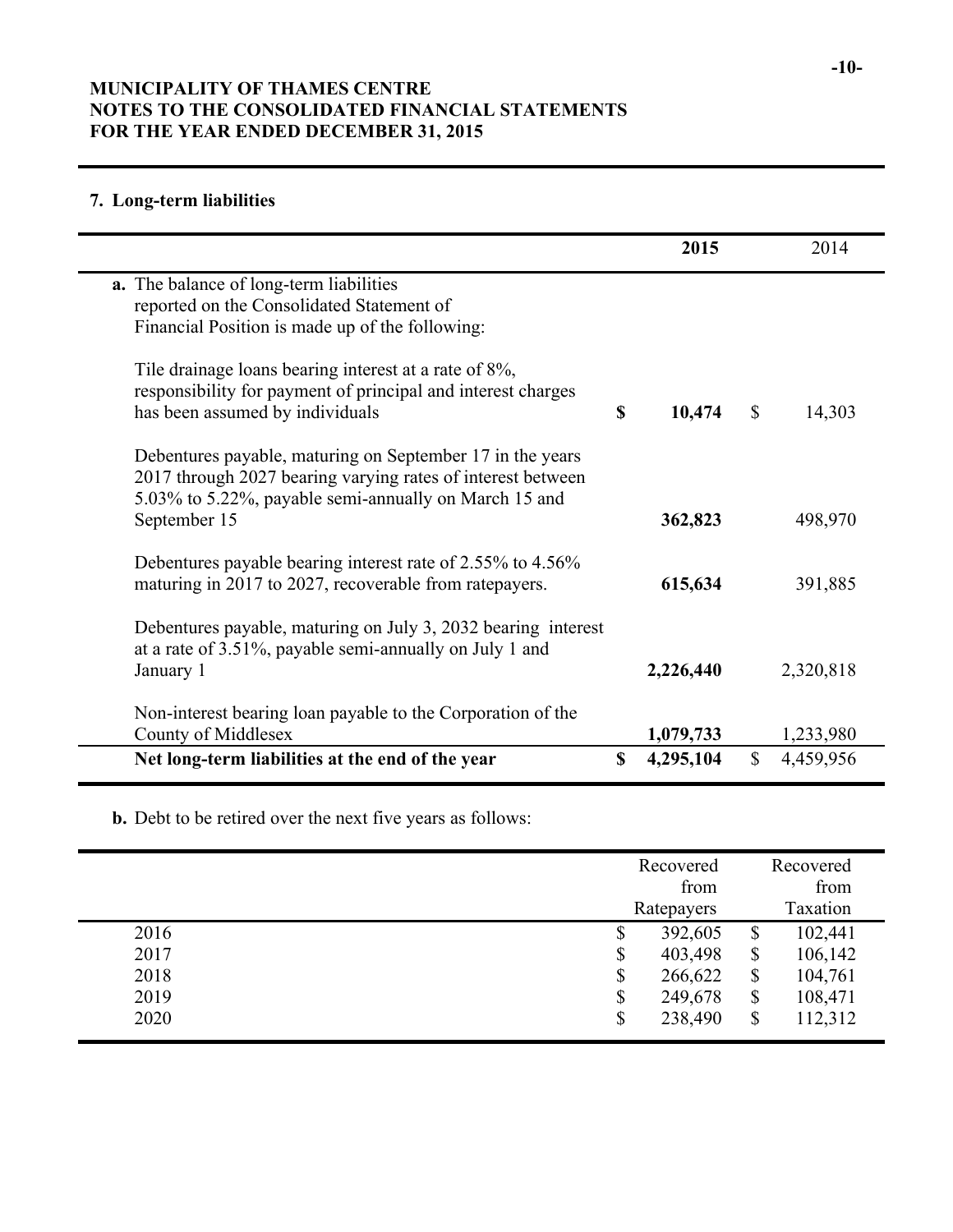#### **7. Long-term liabilities continued**

- **c.** Approval of the Ontario Municipal Board has been obtained for those pending issues of long term liabilities and commitments to be financed by revenue beyond the term of Council and approved on or before December 31, 1992. Those approved after January 1, 1993 have been approved by by-law. The principal and interest payments required to service these pending issues and commitments are within the debt repayment limit prescribed by the Ministry of Municipal Affairs.
- **d.** The Municipality is contingently liable for long term liabilities with respect to tile drainage loans, and for those for which the principal and interest had been assumed by other municipalities, school board and unconsolidated local boards, municipal enterprises, and utilities. The total amount outstanding as at December 31, 2015 is \$10,474 (2014 - \$14,303).
- **e.** The interest expense on long-term liabilities for the year was \$119,324 (2014 \$131,770).

## **8. Landfill closure and post-closure liability**

Subsequent to December 31, 2015, the Municipality received a third party estimate of its closure and post-closure costs of the Thames Centre Landfill as of December 8, 2015. As a result of this estimate, the Municipality has accrued \$2,050,794 (2014 - \$2,000,794) in the Consolidated Statement of Financial Position. To date the Municipality has raised \$677,443 (2014 - \$627,443) through taxation towards this future liability. As a result, an additional \$1,373,351 will be raised in future years. It is anticipated that the Thames Centre Landfill has a remaining site life of 40 years, based on the five year average rate of landfilling, and has a current remaining site capacity of 148,842 tonnes. This assumption is based on an inflation rate of 3% and a discount rate of 4%. The contaminating life span at the time of Site closure is estimated at 50 years.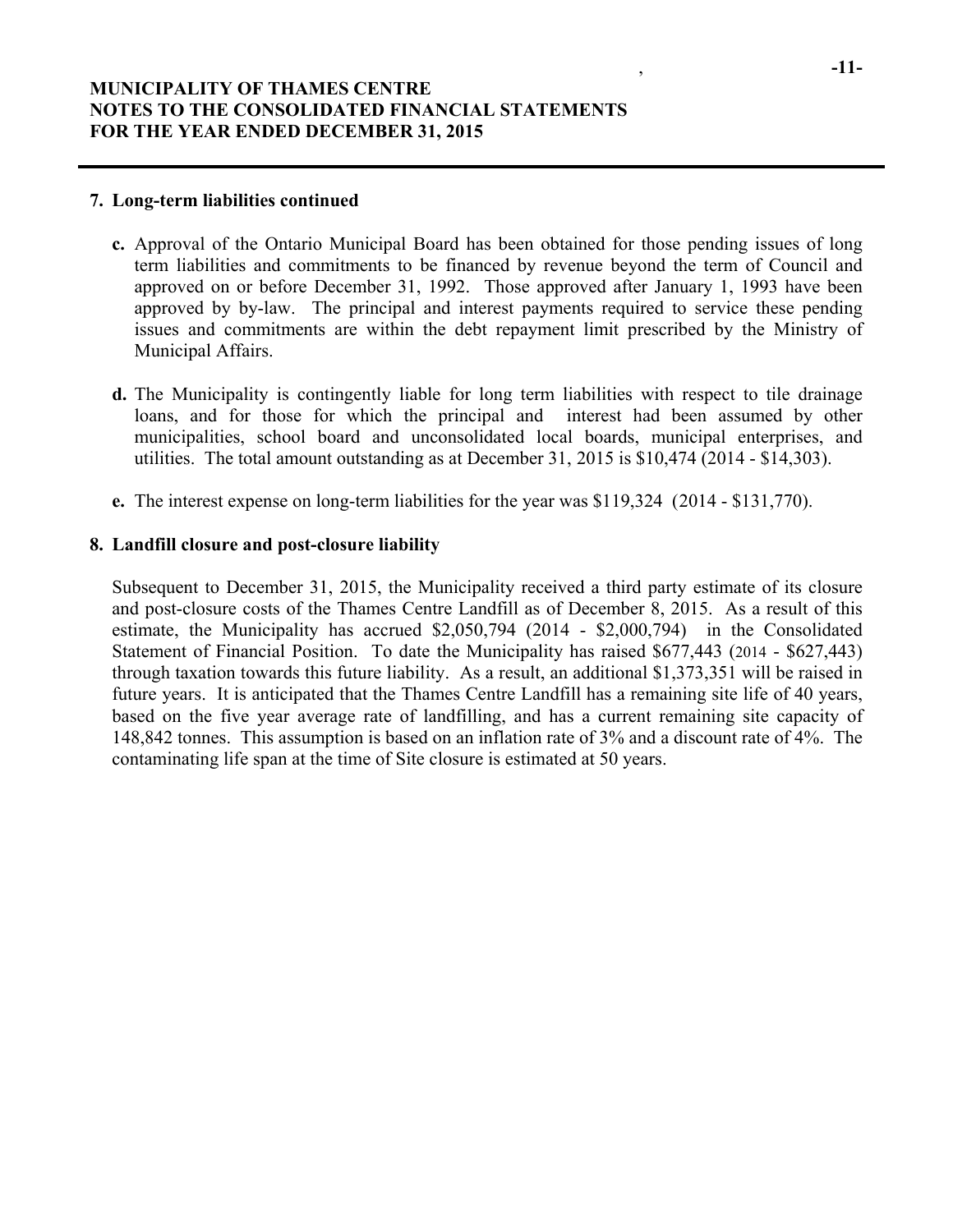# **MUNICIPALITY OF THAMES CENTRE NOTES TO THE CONSOLIDATED FINANCIAL STATEMENTS FOR THE YEAR ENDED DECEMBER 31, 2015**

## **9. Accumulated surplus**

The accumulated surplus on the Consolidated Statement of Financial Position at the end of the year is comprised of the following:

|                                                 | 2015             | 2014             |  |
|-------------------------------------------------|------------------|------------------|--|
| General surplus (deficit)                       | \$<br><b>NIL</b> | <b>NIL</b><br>\$ |  |
| Investment in tangible capital assets (note 15) | 102,986,116      | 98,184,465       |  |
| Landfill post closure liability                 | (1,373,351)      | (1,373,351)      |  |
| Reserves set aside for specific purpose         | 6,835,648        | 6,814,895        |  |
| Reserve funds set aside for specific purpose    | 174,394          | 174,394          |  |
| <b>ACCUMULATED SURPLUS (note 15)</b>            | \$108,622,807    | \$103,800,403    |  |

## **10. Budget figures**

The Municipality's Council completes separate budget reviews for its operating and capital budgets each year. The approved operating budget for 2015 is reflected on the Consolidated Statement of Operations.

## **11. Commitment**

The Municipality has entered into an agreement with the Ontario Provincial Police for the provision of police services. The total cost incurred for the year ended December 31, 2015 was \$1,659,240 (2014 - \$1,705,242).

The Municipality has contracted with a third party to operate its wastewater system. The ten year contract began in 2013. There is a provision for two renewable terms of five years each. The contracted amount per year is \$151,716. In addition, the contract has provisions for additional costs. The wastewater system is owned by, and registered in the name of the Municipality.

The Municipality contracted in 2012 with a third party to provide solid waste and recycling collection for \$507,908 per year. This contract extends to 2017 with two renewable terms of one year each. The contract has provisions for additional costs for other services.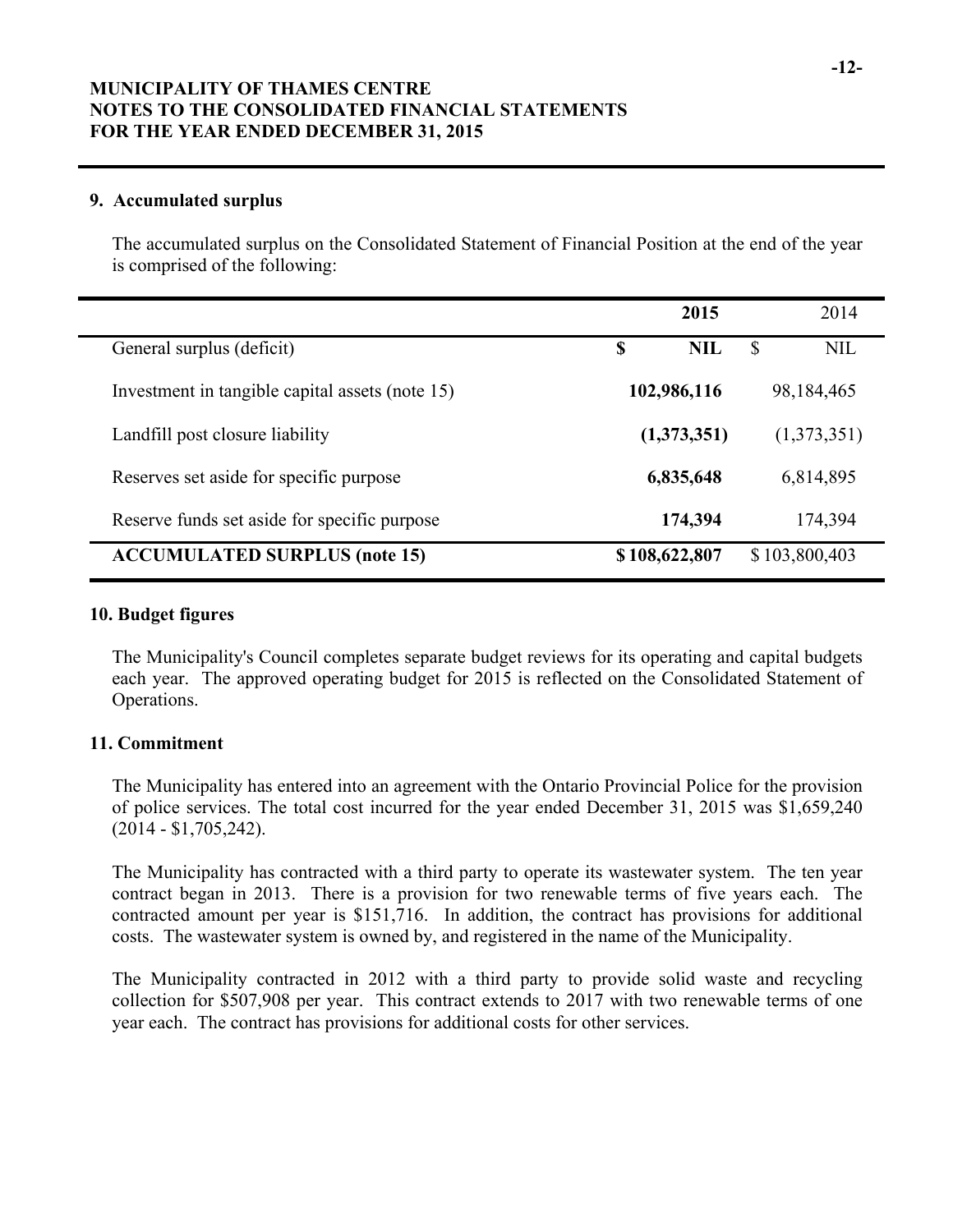#### **12. Public sector salary disclosure**

There were three employees paid a salary, as defined in the Public Sector Disclosure Act, 1996 of \$100,000 or more.

### **13. Contaminated sites**

The Canadian public sector accounting standard 3510 requires municipalities to evaluate sites owned by the municipality for potential contamination. This standard requires the municipality to disclose the liability, if any, related to remediation of such sites. The Municipality does not believe it owns properties that would require such an accrual.

## **14. Segmented information**

Segmented information is presented on Schedule 2. The Municipality of Thames Centre is a diversified municipality and provides a wide range of services to its citizens including police, fire, transportation, recreational and environmental. For management reporting purposes the Municipality's operations and activities are organized and reported by department. The general government segment includes such functions as finance and information services, council and administrative offices. Protection services includes policing through contracted services, fire protection, conservation authority, protective inspection and control, and emergency measures. Transportation services provide the winter and summer maintenance, repairs and construction of the municipal roads system including bridges and culverts. Environmental services includes water, wastewater, waste disposal, storm management and the maintenance of Thames Centre landfill site. Recreation includes facilities, parks, leisure programs, and the library. Planning manages rural development and facilitates economic development.

### **15. Accumulated surplus - prior period adjustment**

During the year, the Municipality determined that the estimate for useful lives for a portion of their infrastructure assets should be updated based on this change in estimate. In addition, the enitre intentory of roads was reviewed. The effect of this change in useful lives and roads inventory on the financial statements has been recorded retroactively. As a result, the opening surplus has been increased by \$18,821,773 and the cost of the tangible capital assets has been decreased by \$4,431,002 and the accumulated amortization has been decreased by \$23,252,775.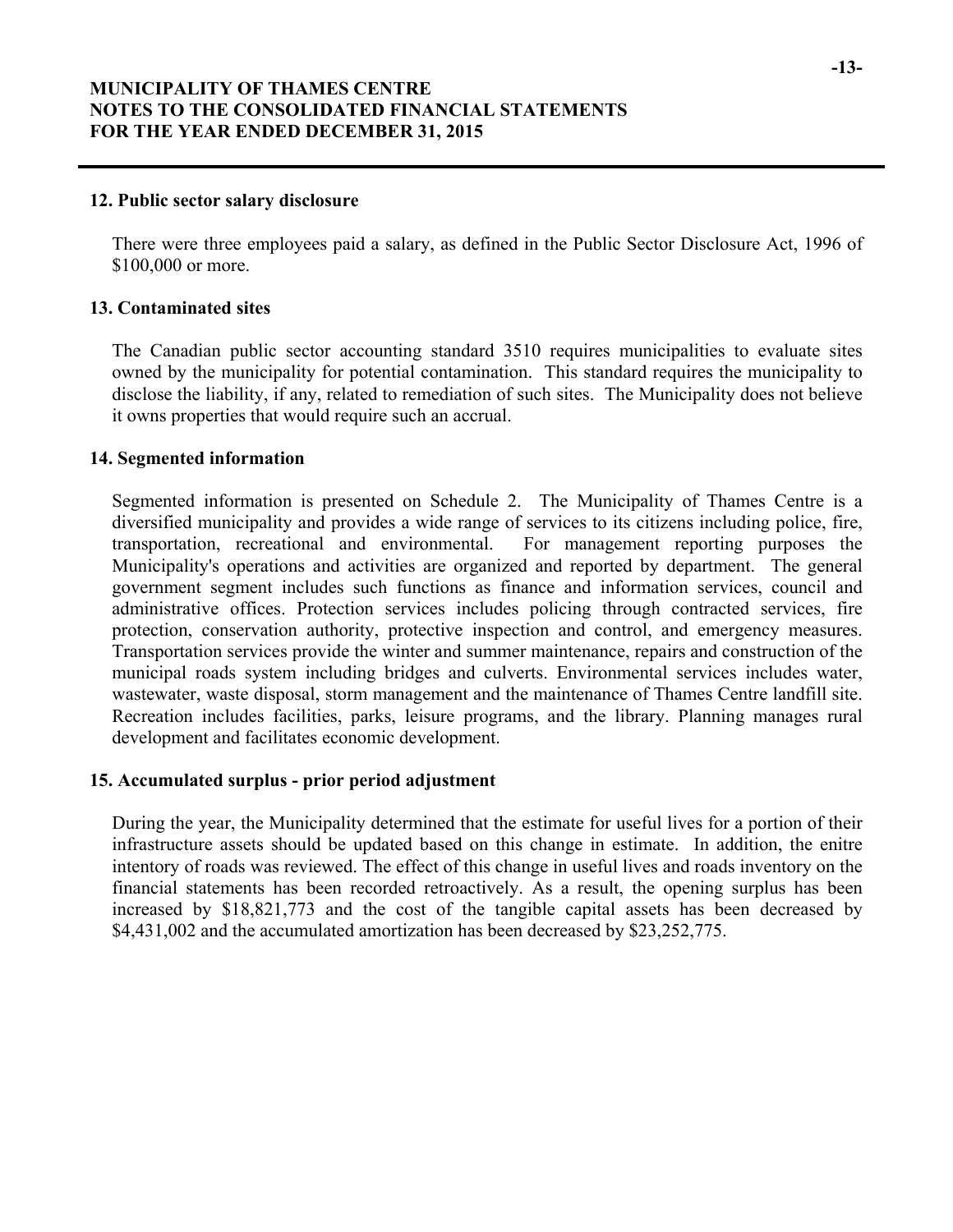#### **MUNICIPALITY OF THAMES CENTRE CONSOLIDATED SCHEDULE OF TANGIBLE CAPITAL ASSETS FOR THE YEAR ENDED DECEMBER 31, 2015**

|                                                                       | Land                     | Land<br><b>Improvements</b> | Buildings and<br><b>Fixtures</b> | <b>Machinery and</b><br>Equipment | <b>Automotive</b> | Infrastructure | 2015<br><b>Total</b> | 2014<br>Total |
|-----------------------------------------------------------------------|--------------------------|-----------------------------|----------------------------------|-----------------------------------|-------------------|----------------|----------------------|---------------|
| <b>COST</b><br>Balance, beginning of year (note 15)<br>Add:           | \$5,194,280              | S.<br>3,350,476             | \$17,505,986                     | S<br>740,942                      | 6,290,756<br>S    | \$104,279,381  | \$137,361,821        | \$135,776,292 |
| Additions during the year                                             | $\overline{\phantom{0}}$ | 439,128                     | 16,510                           | 169,146                           | 590,462           | 10,302,033     | 11,517,279           | 1,754,325     |
| Less:<br>Disposals during the year                                    | $\overline{\phantom{a}}$ | (190, 931)                  | $\overline{\phantom{a}}$         | (25, 236)                         | (439, 972)        | (30, 543)      | (686, 682)           | (168,796)     |
| Balance, end of year                                                  | 5,194,280                | 3,598,673                   | 17,522,496                       | 884,852                           | 6,441,246         | 114,550,871    | 148,192,418          | 137, 361, 821 |
| <b>ACCUMULATED AMORTIZATION</b><br>Balance, beginning of year<br>Add: |                          | 659,147                     | 3,551,545                        | 212,568                           | 3,192,855         | 32,909,653     | 40,525,768           | 37,238,739    |
| Amortization during the year                                          |                          | 132,140                     | 456,654                          | 119,678                           | 403,893           | 1,738,723      | 2,851,088            | 3,455,825     |
| Less:<br>Disposals during the year                                    |                          | (3,182)                     |                                  | $\overline{\phantom{a}}$          | (439, 972)        | (6,202)        | (449,356)            | (168, 796)    |
| Balance, end of year                                                  |                          | 788,105                     | 4,008,199                        | 332,246                           | 3,156,776         | 34,642,174     | 42,927,500           | 40,525,768    |
| <b>NET BOOK VALUE OF</b><br><b>TANGIBLE CAPITAL ASSETS</b>            | \$5,194,280              | \$2,810,568                 | \$13,514,297                     | S<br>552,606                      | 3,284,470<br>S.   | \$79,908,697   | \$105,264,918        | \$96,836,053  |

This schedule is provided for information purposes only.